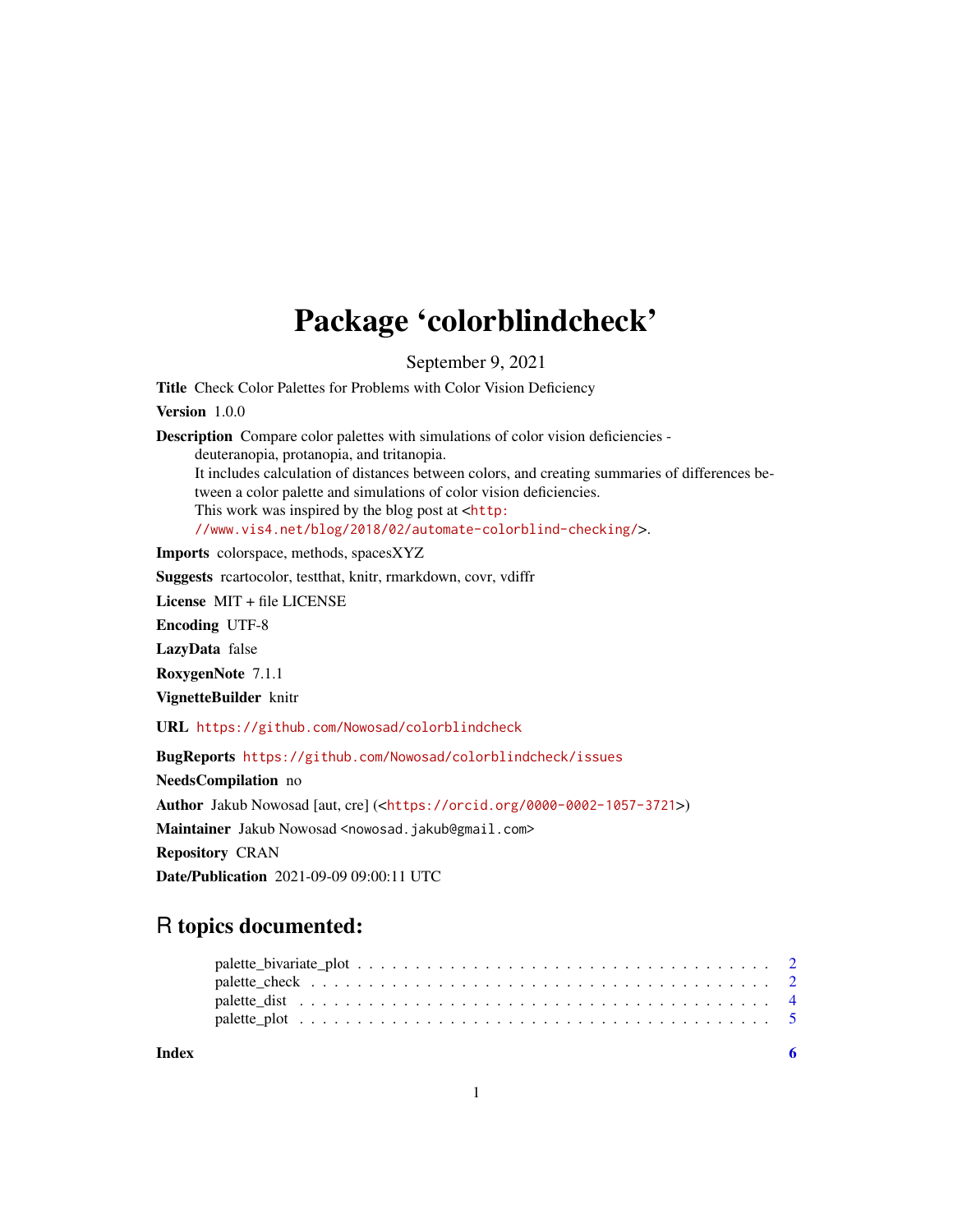#### <span id="page-1-0"></span>palette\_bivariate\_plot

*Plot Bivariate Palette And Its Color Vision Deficiencies*

#### Description

Plot of the original input bivariate palette and simulations of color vision deficiencies - deuteranopia, protanopia, and tritanopia.

#### Usage

```
palette_bivariate_plot(x, severity = 1)
```
#### Arguments

| X        | A vector of hexadecimal color descriptions                    |
|----------|---------------------------------------------------------------|
| severity | Severity of the color vision defect, a number between 0 and 1 |

#### Value

A plot with the original input palette and simulations of color vision deficiencies - deuteranopia, protanopia, and tritanopia

#### See Also

palette\_plot

#### Examples

```
palette_bivariate_plot(x = rcartocolor::carto_pal(4, "Sunset"))
```
palette\_check *Compare Palette with Color Vision Deficiencies*

#### Description

Comparision of the original input palette and simulations of color vision deficiencies - deuteranopia, protanopia, and tritanopia.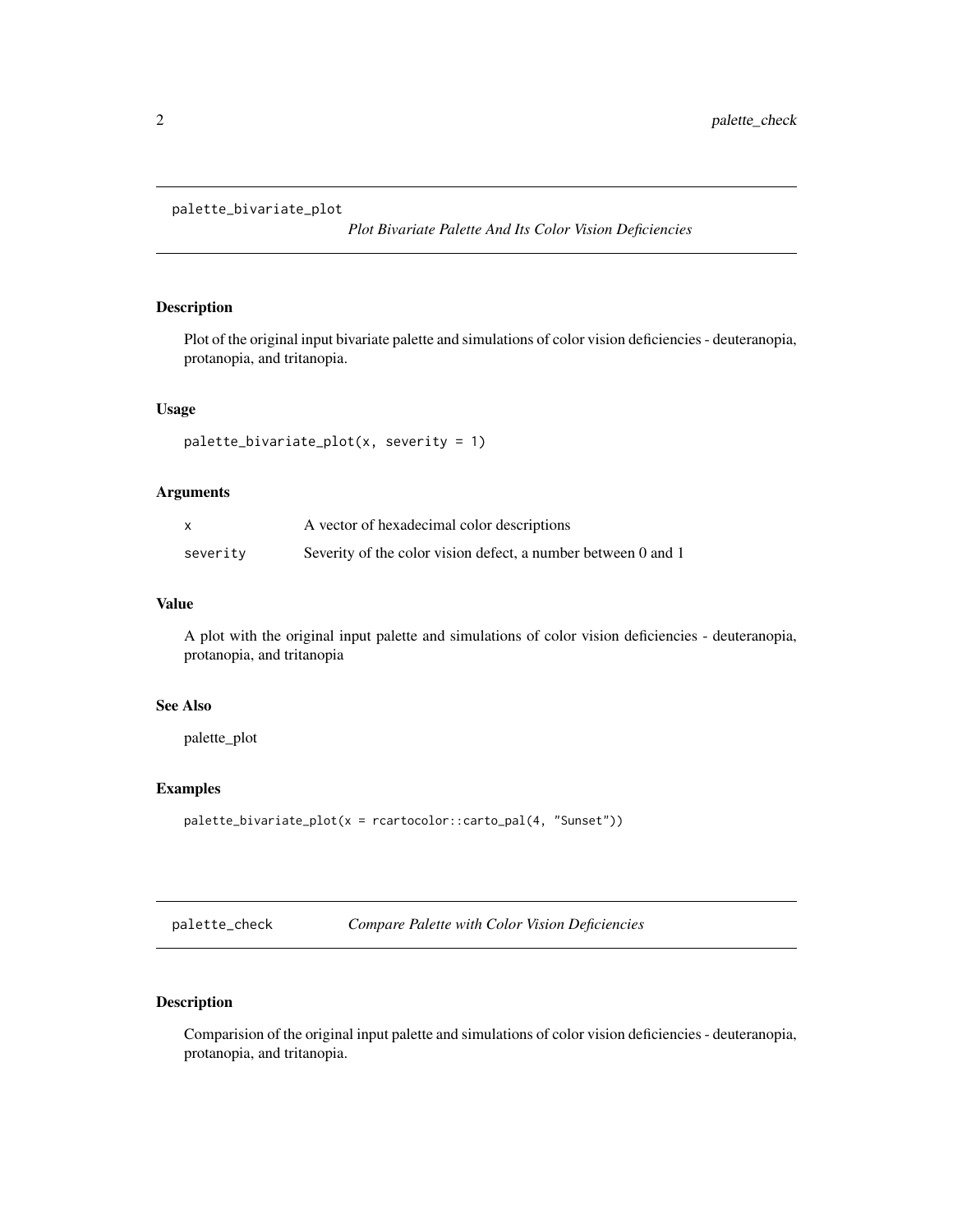<span id="page-2-0"></span>palette\_check 3

#### Usage

```
palette_check(
  x,
  tolerance = NULL,
 plot = FALSE,
 bivariate = FALSE,
  severity = 1,
  ...
)
```
#### Arguments

| X         | A vector of hexadecimal color descriptions                                                                                                                                                                                                     |
|-----------|------------------------------------------------------------------------------------------------------------------------------------------------------------------------------------------------------------------------------------------------|
| tolerance | The minimal value of acceptable difference between the colors to distinguish<br>between them. As the default, minimal distance between colors in the original<br>input palette is given.                                                       |
| plot      | If TRUE, display a plot comparing the original input palette and simulations of<br>color vision deficiencies - deuteranopia, protanopia, and tritanopia                                                                                        |
| bivariate | If TRUE (and plot $=$ TRUE), display a bivariate plot (plot where colors are lo-<br>cated in columns and rows) comparing the original input palette and simulations<br>of color vision deficiencies - deuteranopia, protanopia, and tritanopia |
| severity  | Severity of the color vision defect, a number between 0 and 1                                                                                                                                                                                  |
| $\ddots$  | Other arguments passed on to palette_dist() to control the color metric                                                                                                                                                                        |

#### Value

A data.frame with 4 observations and 8 variables:

- name: orginal input color palette (normal), deuteranopia, protanopia, and tritanopia
- n: number of colors
- tolerance: minimal value of acceptable difference between the colors to distinguish between them
- ncp: number of color pairs
- ndcp: number of differentiable color pairs (color pairs with distances above the tolerance value)
- min\_dist: minimal distance between colors
- mean\_dist: average distance between colors
- max\_dist: maximal distance between colors

Additionally, a plot comparing the original input palette and simulations of color vision deficiencies - deuteranopia, protanopia, and tritanopia can be shown.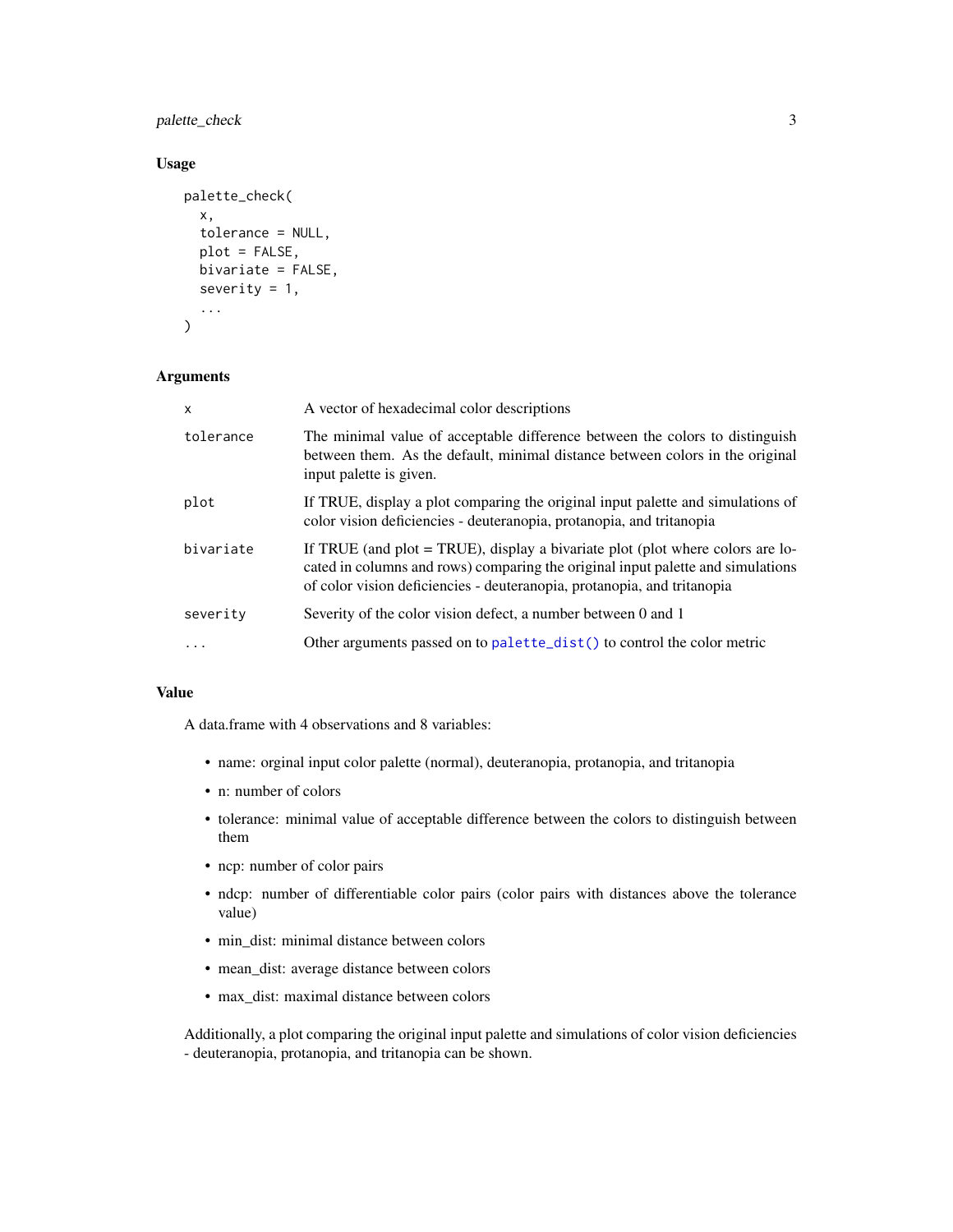#### Examples

```
rainbow\_pal = rainbow(n = 7)rainbow_pal
palette_check(rainbow_pal, plot = TRUE)
x = rcartocolor::carto_pal(11, "Vivid")
palette_check(x)
palette_check(x, plot = TRUE)
palette_check(x, tolerance = 1)
palette_check(x, tolerance = 10, metric = 1976)
palette\_check(x, plot = TRUE, severity = 0.5)y = rcartocolor::carto_pal(4, "Sunset")
palette\_check(y, plot = TRUE, bivariate = TRUE, severity = 0.5)
```
<span id="page-3-1"></span>palette\_dist *Distance Between Colors*

#### Description

Calculation of the distances between the colors in the input palette. It also allows for calculation of the distances between the colors in a simulations of the color vision deficiency - deuteranopia, protanopia, and tritanopia.

#### Usage

```
palette\_dist(x, cvd = NULL, severity = 1, metric = 2000)
```
#### Arguments

| $\mathsf{x}$ | A vector of hexadecimal color descriptions                                                                                                                   |
|--------------|--------------------------------------------------------------------------------------------------------------------------------------------------------------|
| cvd          | A type of color vision deficiency (CVD): "pro" (protanomaly), "deu" (deu-<br>tanomaly), or "tri" (tritanomaly)                                               |
| severity     | Severity of the color vision defect, a number between 0 and 1                                                                                                |
| metric       | A vector of color metric specifiers. Valid values are '1976', '1994', and '2000'<br>(default), which refer to the year the metric was recommended by the CIE |

#### Value

A matrix of distances between the original input palette and a simulation of the selected color vision deficiency - deuteranopia, protanopia, and tritanopia

<span id="page-3-0"></span>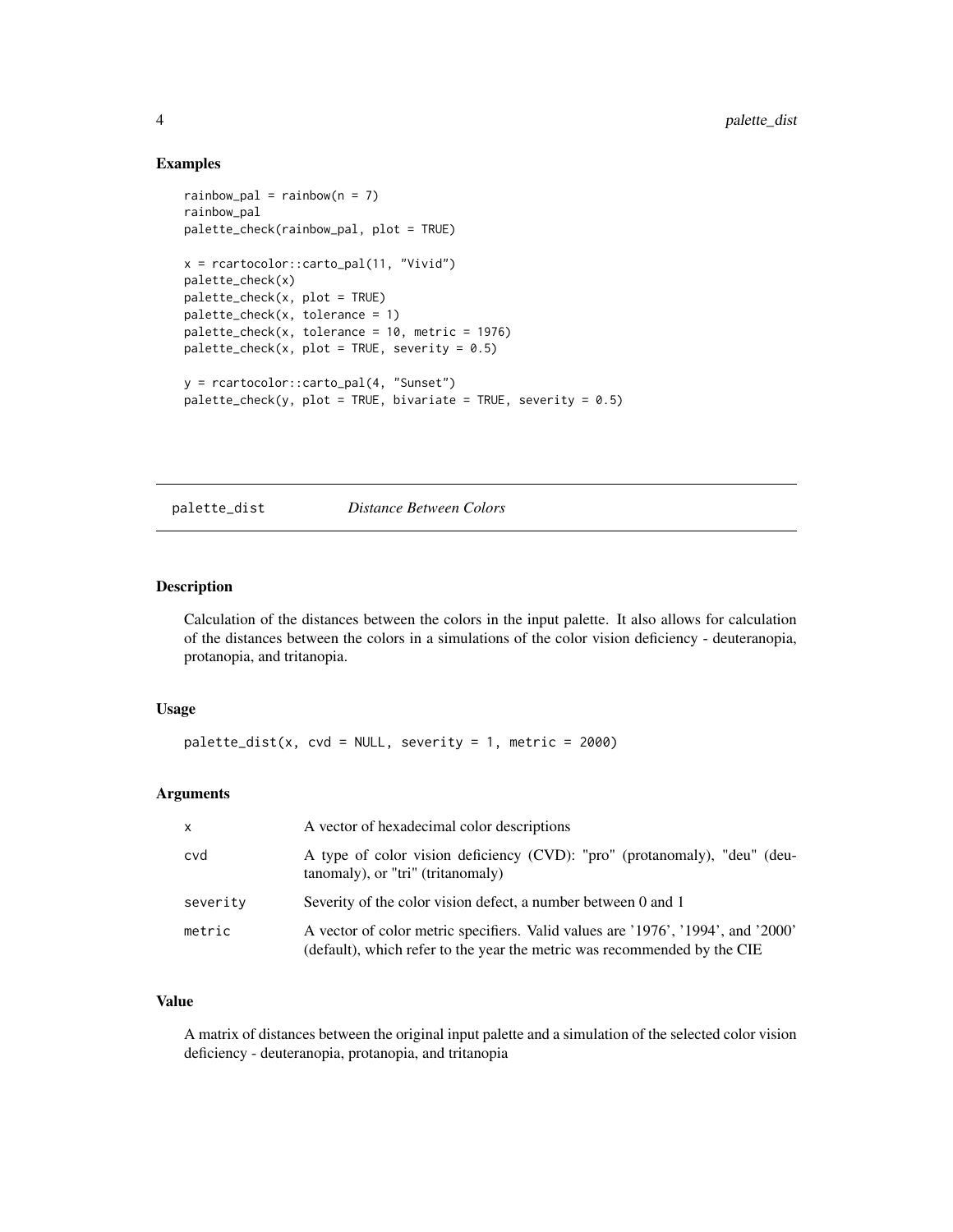#### <span id="page-4-0"></span>palette\_plot 5

#### Examples

```
rainbow\_pal = rainbow(n = 7)rainbow_pal
palette_dist(rainbow_pal)
palette_dist(rainbow_pal, cvd = "deu")
x = rcartocolor::carto_pal(11, "Vivid")
palette_dist(x)
palette\_dist(x, cvd = "pro", severity = 1)palette_dist(x, cvd = "pro", severity = 0.2)
```

| palette_plot | Plot Palette And Its Color Vision Deficiencies |
|--------------|------------------------------------------------|
|              |                                                |

#### Description

Plot of the original input palette and simulations of color vision deficiencies - deuteranopia, protanopia, and tritanopia.

#### Usage

 $palette.plot(x, severity = 1)$ 

#### Arguments

|          | A vector of hexadecimal color descriptions                    |
|----------|---------------------------------------------------------------|
| severity | Severity of the color vision defect, a number between 0 and 1 |

#### Value

A plot with the original input palette and simulations of color vision deficiencies - deuteranopia, protanopia, and tritanopia

#### See Also

palette\_bivariate\_plot

#### Examples

```
rainbow_pal = rainbow(n = 7)
rainbow_pal
palette_plot(rainbow_pal)
palette_plot(x = rcartocolor::carto_pal(7, "Sunset"))
palette_plot(x = rcartocolor::carto_pal(11, "Safe"))
palette_plot(x = rcartocolor::carto_pal(7, "Earth"))
palette_plot(x = rcartocolor::carto_pal(11, "Vivid"))
```